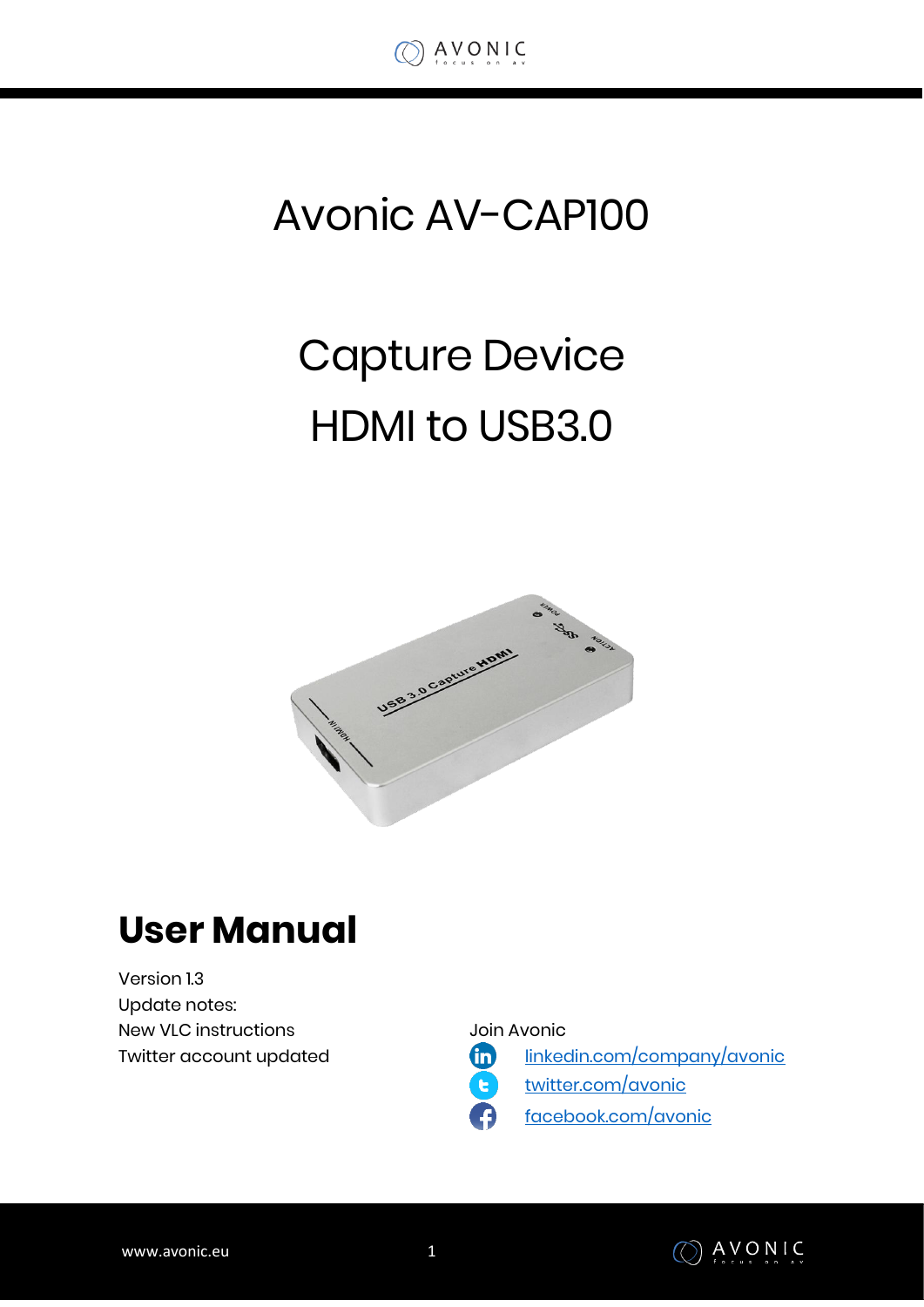

## <span id="page-1-0"></span>**Contents**

| <b>Inhoud</b> |  |
|---------------|--|
|               |  |
|               |  |
|               |  |
|               |  |
|               |  |
|               |  |
|               |  |
|               |  |
|               |  |
|               |  |
|               |  |
|               |  |
|               |  |
|               |  |
|               |  |

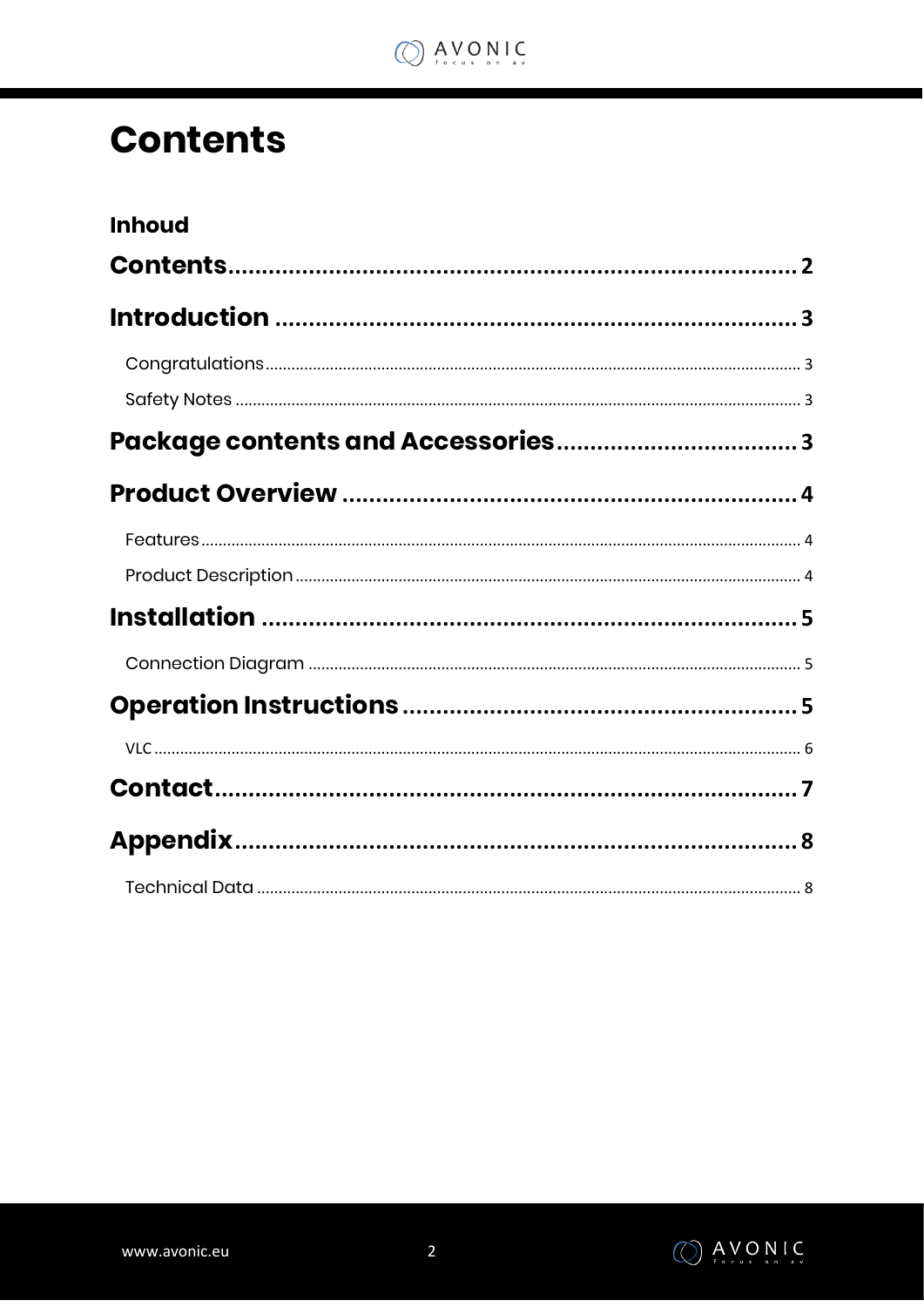

### <span id="page-2-0"></span>**Introduction**

### <span id="page-2-1"></span>**Congratulations**

Thank you for purchasing the Avonic AV-CAP100 device. Before beginning to operate this device, please read the manual in order to make sure the best performance is obtained. Save this manual for future reference.

#### <span id="page-2-2"></span>**Safety Notes**

- Installation and servicing should only be done by Qualified Service Personnel and conform to all local codes.
- This unit is designed for indoor use only and it must not be installed where exposed to water or other liquids and moisture.
- Before powering on the device, check the input power voltage carefully.
- Avoid shock and vibration when transporting and installing the device.
- Use wall mount brackets or ceiling mount brackets available at Avonic for safe installation.
- Electronic devices produce heat. Do not block the ventilation slots of the device and make sure the installation environment is well ventilated to avoid overheating.
- Before cleaning, unplug the power cable. Use a soft, damp cloth to clean the device, do not use strong or abrasive detergent to clean that will damage the device.
- If you wish to dispose this product, please contact Avonic to obtain info about the take-back procedure.

### <span id="page-2-3"></span>**Package contents and Accessories**

|      | <b>Quantity   Decription</b>        | <b>Avonic SKU</b> |
|------|-------------------------------------|-------------------|
| 1 pc | HDMI to USB3.0 Video Capture Dongle | AV-CAPI00         |
| l pc | USB 3.0 cable                       | -                 |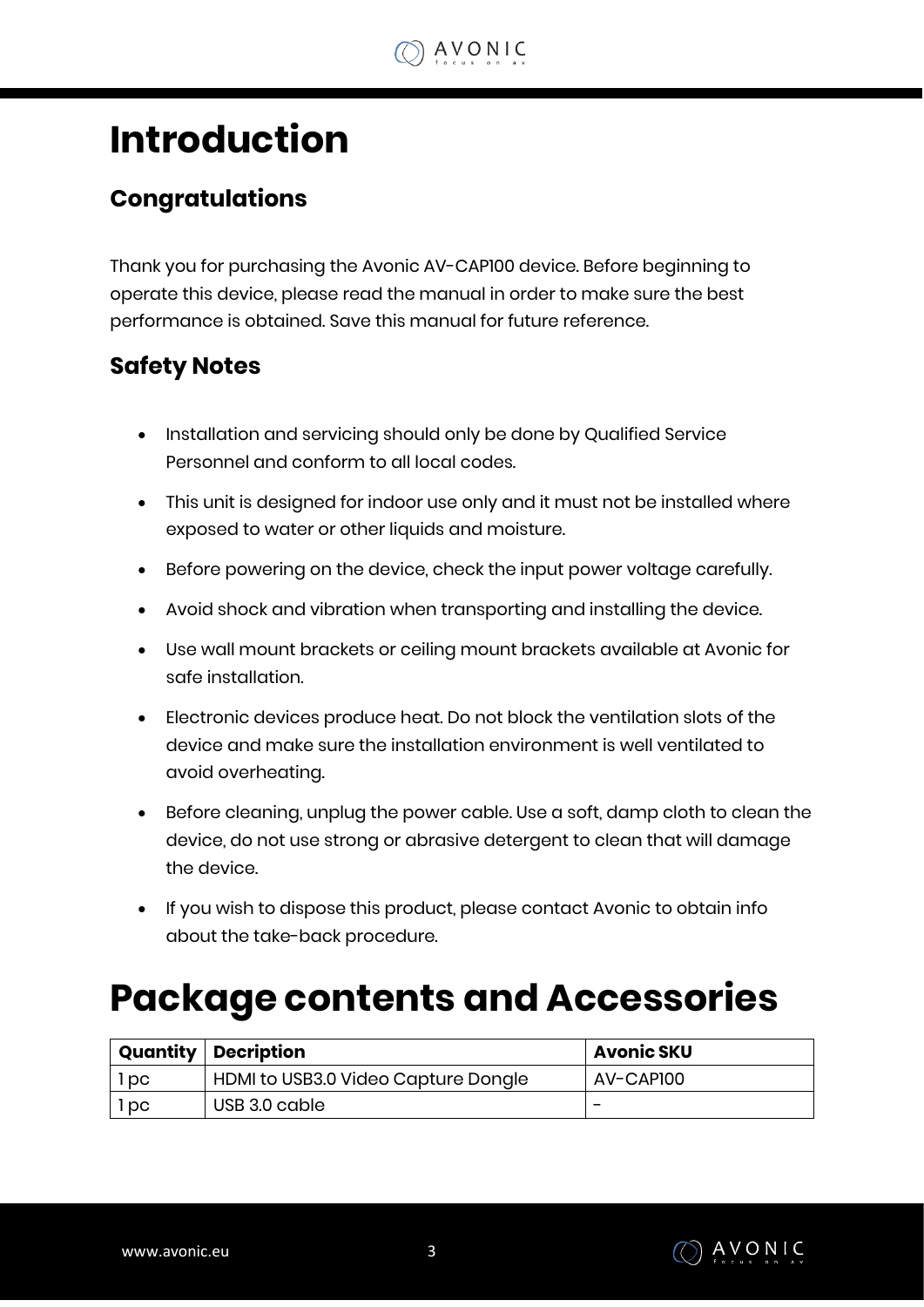### <span id="page-3-0"></span>**Product Overview**

The Avonic AV-CAP100 HDMI to USB3.0 Video Capture Dongle is easy to carry, has a superior performance and superior compatibility. It can capture one HDMI 1080p60 input and output signal; compatible with Windows, Linux, Mac OS X and USB 3.0 interface. Compatible with many USB 3.0 chipset (Intel, Renesas, ASMedia, Fresco Logic), compatible with PCIe Gen1.1 x1 expansion via USB 3.0 interface. The HDMI video capture meets UVC and UAC standard, without having to install any additional drivers.

#### <span id="page-3-1"></span>**Features**

- It doesn't need to install a driver, and it is truly PnP.
- It is compatible with Windows, Linux, OS X operating systems
- USB3.0, 300-350MB/s throughput and it is compatible with USB 2.0
- The process of video and audio is done by the dongle and will not occupy the CPU.
- It can capture one single channel HD HDMI video signals.
- It can automatically detect the input video formats and it will adjust to the set output size and frame rate automatically.
- The input and output video signal can reach 1080p60 Hz.
- It is compatible with UVC video capture and YUV 4:2:2 video output.

#### <span id="page-3-2"></span>**Product Description**



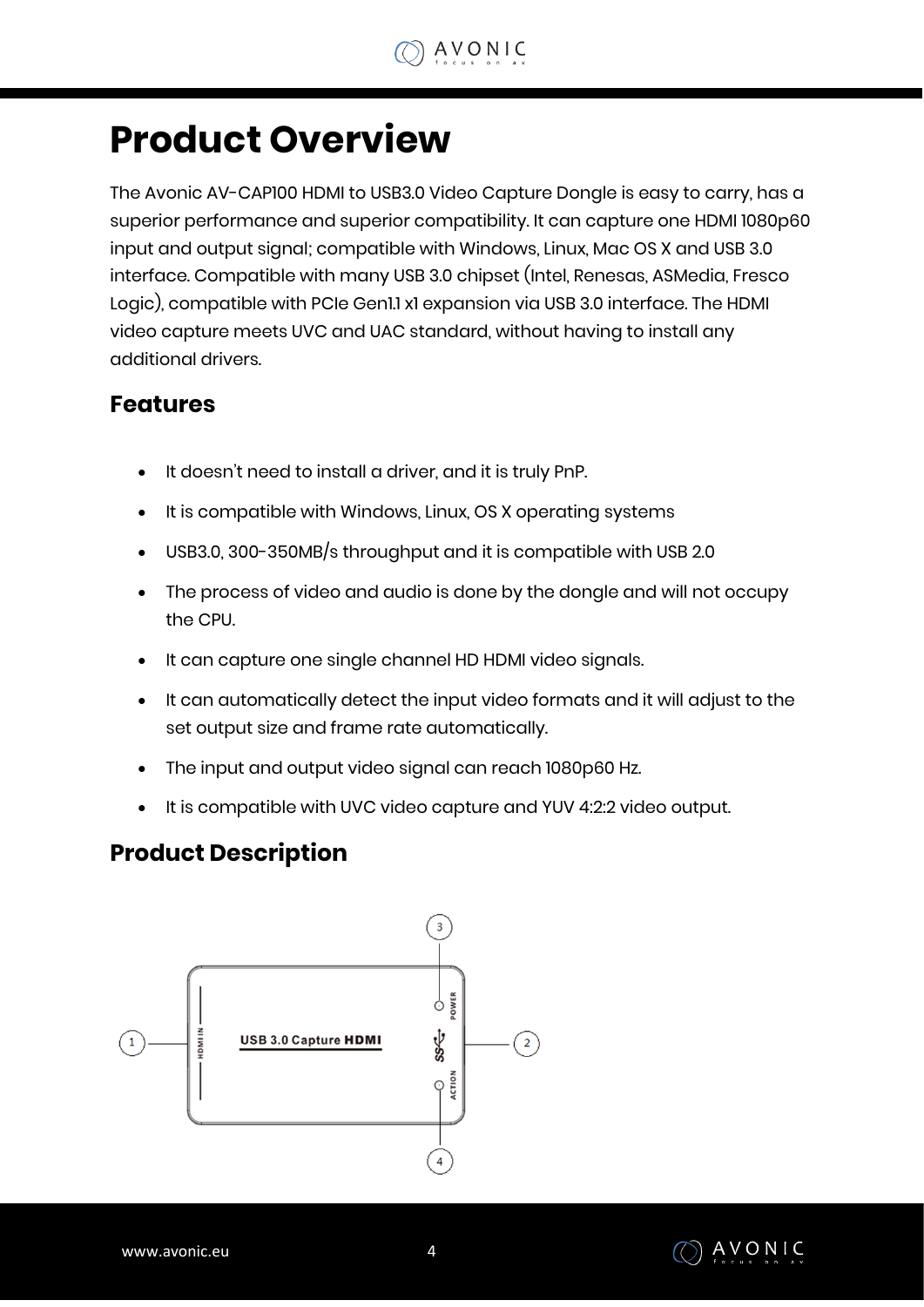- 1. HDMI Input: connect the HDMI source output like DVD, Set-top Box or Notebook.
- 2. USB3.0 Capture out: connect to the USB3.0 input of the computer or Notebook.
- 3. Power indicator: LED illuminates when the device is connected to computer USB port.
- 4. Action indicator: LED illuminates when the device capture the video normally.

## <span id="page-4-0"></span>**Installation**

### <span id="page-4-1"></span>**Connection Diagram**



Use a high quality HDMI cable connect the source to the dongle.

Use a USB 3.0 cable to connect from the dongle to PC or Notebook.

## <span id="page-4-2"></span>**Operation Instructions**

The Avonic AV-CAP100 HDMI to USB3.0 Video Capture Dongle is based on UVC (USB video class) and UAC (USB audio class) standard. No additional drivers have to be installed. After installation in operating system, the relevant video and audio devices will be added. In the Windows Device Manager, for example, will appear two new devices:

- Under Imaging Devices: USB3.0 Capture video
- Under Audio inputs and outputs: USB3.0 Capture audio

Use a third party Video Media Player like PotPlayer, VLC, Windows Media Player to play and store the captured video content.

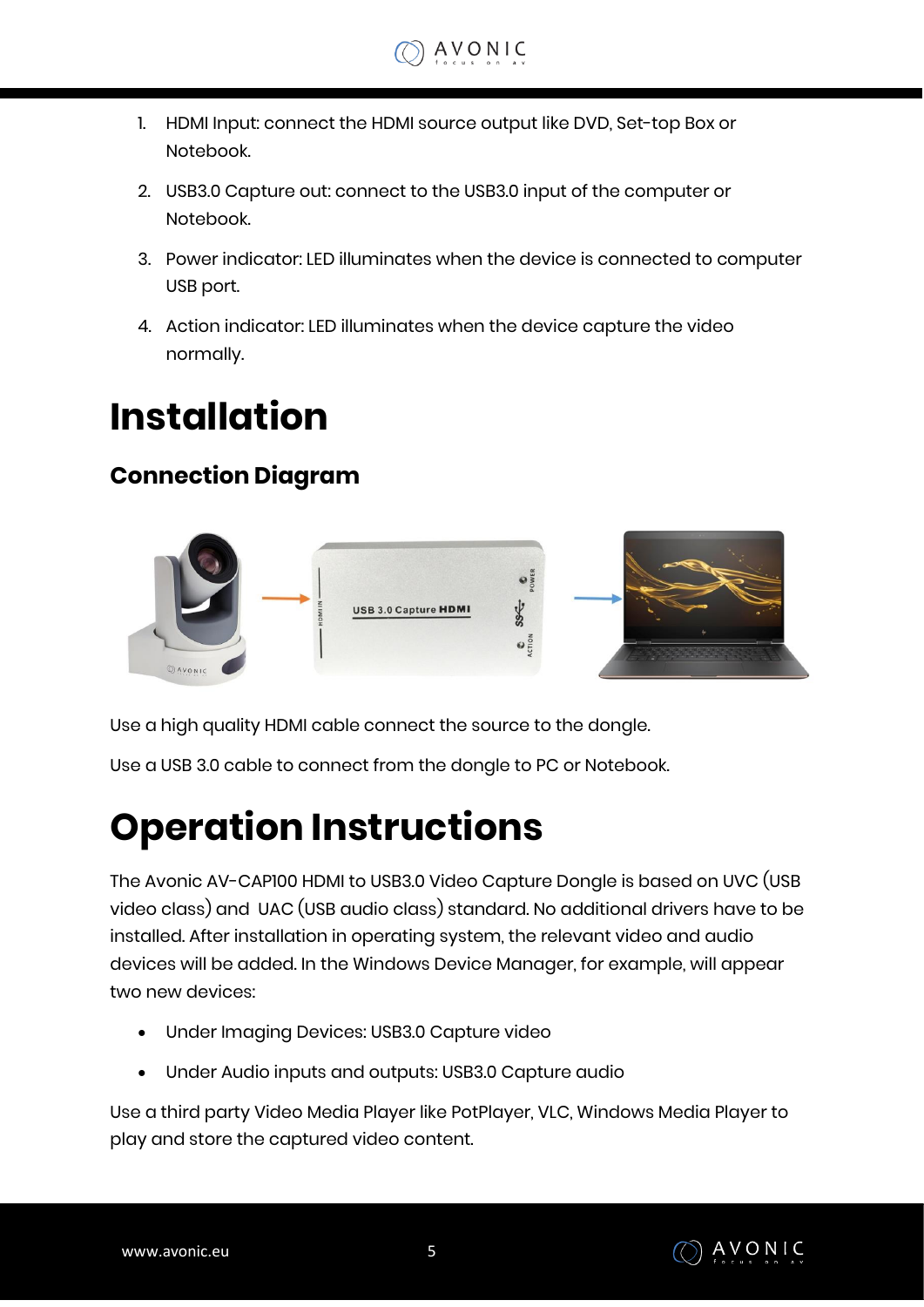#### <span id="page-5-0"></span>**VLC**

To view the image from the AV-CAP100 in VLC, open a new media.

Open Media, Capture Device, Device Name, enter the desired Video Size in the Options section

| $\frac{1}{2}$ Network<br>$\odot$ Disc<br>$\triangleright$ File | Capture Device                                   |
|----------------------------------------------------------------|--------------------------------------------------|
| Capture mode                                                   | <b>DirectShow</b>                                |
| Device Selection                                               |                                                  |
| Video device name                                              | USB3.0 Capture Video                             |
| Audio device name                                              | Digital Audio Interface (USB3.0 Capture Audio) ▼ |
|                                                                |                                                  |
| Options                                                        |                                                  |
| Video size                                                     | 1920x1080                                        |
|                                                                |                                                  |

| Open Media                 |                                                                 |                   |   | $\times$ |
|----------------------------|-----------------------------------------------------------------|-------------------|---|----------|
| $\blacktriangleright$ File | $\frac{1}{2}$ Network<br>$\odot$ Disc                           | Capture Device    |   |          |
| Capture mode               |                                                                 | <b>DirectShow</b> |   |          |
| Device Se                  | A Advanced Options                                              | ?                 | × |          |
| Video dev                  | Picture aspect-ratio n:m                                        | 16:9              | ۸ |          |
| Audio dev                  | Video input chroma format                                       |                   |   | idio)    |
| Options<br>Video size      | Video input frame rate<br>Device properties<br>Tuner properties | $0,00$ $\div$     |   |          |
|                            | <b>Tuner TV Channel</b>                                         | 0                 | ÷ |          |
|                            | <b>Tuner Frequency</b>                                          | 0                 | ÷ | ptions   |
|                            | Tuner country code                                              | 0                 | ÷ |          |
| □∼                         | Video standard                                                  | Default           |   |          |

Press Advanced Options, enter the desired aspect ratio

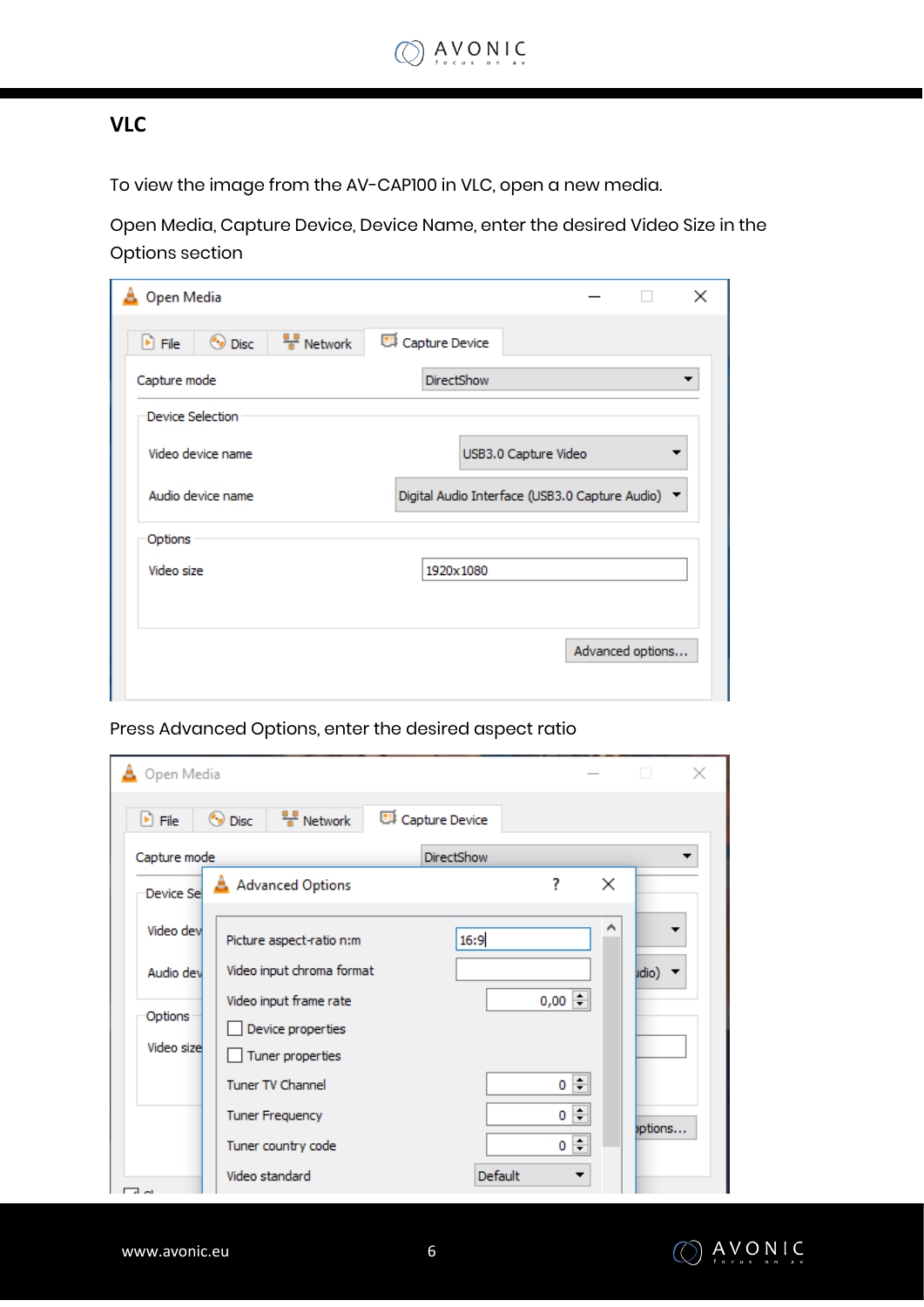### <span id="page-6-0"></span>**Contact**

For any questions or suggestions, contact the reseller or the local distributor of Avonic. Find the local distributor on the website of Avonic.

For the recent manual or datasheet, look at the Avonic website.

[www.avonic.eu](http://www.avonic.eu/)